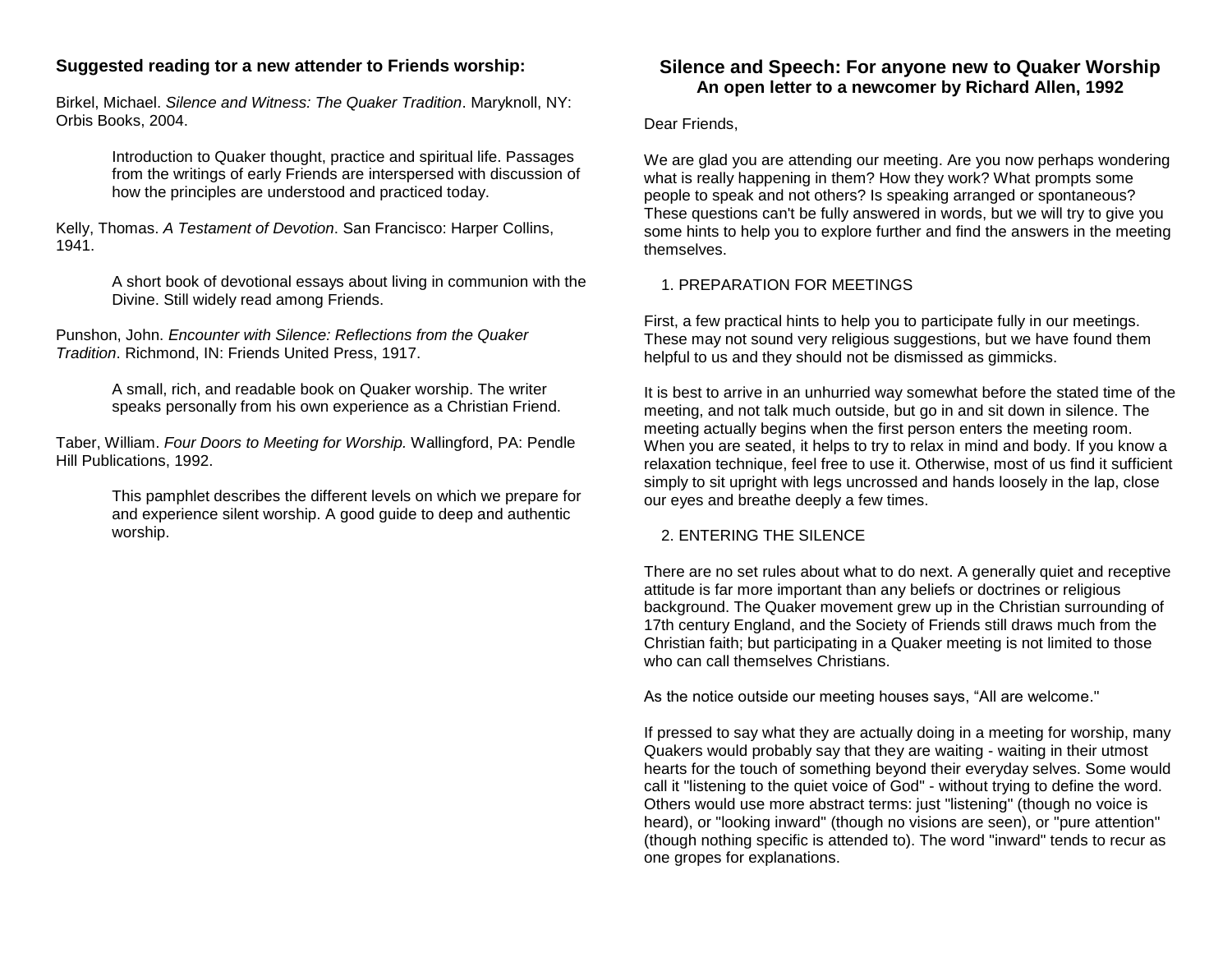Notwithstanding the variety of strange and paradoxical phrases which they might use about their meetings, however, most Quakers would agree that you can only enter fully into the silence if you can quiet the busy, anxious, thinking part of your mind and become not merely outwardly but inwardly silent. In this troubled life that state is not always easy to come by, but when it is attained, even in a small degree, it opens the way into shared silence of the meeting.

Sometimes this "centering down" happens easily, almost of itself, but often it requires a conscious effort, and according to their different needs and temperaments, Quakers adopt various means to help them. Some look at the thoughts and images arising in their minds and then put them aside. Some begin by holding up others in their mental arms, so to speak, desiring that all shall be well with them. Others recall an event or encounter that has meant much to them, or a peaceful scene or a loved painting or piece of music. Some simply hold on to a single word, such as "God" or "love."

Admittedly, there are times when no methods of centering down seem to work. The meeting seems cold and lifeless; or quite often, trivial and irrelevant thoughts dash around in your mind like flies: feeling sore about a tiff with somebody, planning what to do next week, or wondering whether you have turned off the oven - whatever it is comes demanding your attention. But don't worry about these distractions: we all experience them. Just put them gently aside, return to the gate by which you set out on the inward journey and start again. If this doesn't work, still don't be discouraged: if you do no more than begin again and again the hour will not have been wasted.

Moreover, you may benefit in other ways - almost without realizing it. If you are carrying with you a yearning for forgiveness, or a need for healing in body or mind, sitting in the meeting may help you to see things in a new light, an important decision may click into place, or a deep worry about someone dear to you may become more bearable.

In the end, however, when we have done all we can ourselves, arriving at the still center is something given; it can't be induced or achieved. Occasionally we don't know why - the gift may be withheld for a time, but if we wait patiently, the gate to the inward path will open again.

Whatever your particular path, and whatever obstacles you may encounter, you ultimately come to an inward place where all images and thoughts and words, however lovely or sublime, fall away and your inner being becomes quiet and peaceful. The silence deepens to a stillness, and as you wait in fellowship with the others you enter a state, not only of peace, but of inspiration. We each respond in our own way, but our responses are drawn together into unity. It is out of the "gathered" unity, at a depth beyond thought or feeling, that the spoken ministry arises.

*Our life is love, and peace, and tenderness; and bearing one with another, and forgiving one another, and laying accusations one against another; but praying for one another, and helping one another up with tender hand.*

It only remains to say that whether or not you continue to attend our meetings we all wish you every blessing on your spiritual journey.

> *Richard Francis Allen (1908-1990) was an active member of Britain Yearly Meeting and served as clerk of his Preparative, Monthly, and General Meetings. Quoting British author and Friend Lorna M. Marsden, the Universalist (January, 1991) noted Richard Allen's keen intellect and spiritual depth, his commitment to the Quaker Universalist Group and the Seekers Association, his "devotion to the Quaker way . . . and his great concern for the preservation of our traditional insights in terms which could serve the present day."*

> *This letter was written for the Extension Committee of Kingston and Wandsworth Monthly Meeting of the Religious Society of Friends, England, with the help, hereby gratefully acknowledged, of contributions and comments from some two dozen Friends and non-Friends.*

Copyright © Richard Allen estate First published March 1992 Reprinted by permission of Friends General Conference

<https://quakerbooks.org/products/silence-and-speech-2759>



4th Edition published by Quaker Books, Friends Home Service 2004 Revised/published for North America by Quaker Press of Friends General Conference 2009 Design and composition by David Botwinik ISBN 978-1-888305-82-1

For further information about this publication and other Quaker resources contact: Friends General Conference 1216 Arch Street 2B Philadelphia PA 19107 215-561-1700 [www.fgcquaker.org](http://www.fgcquaker.org/)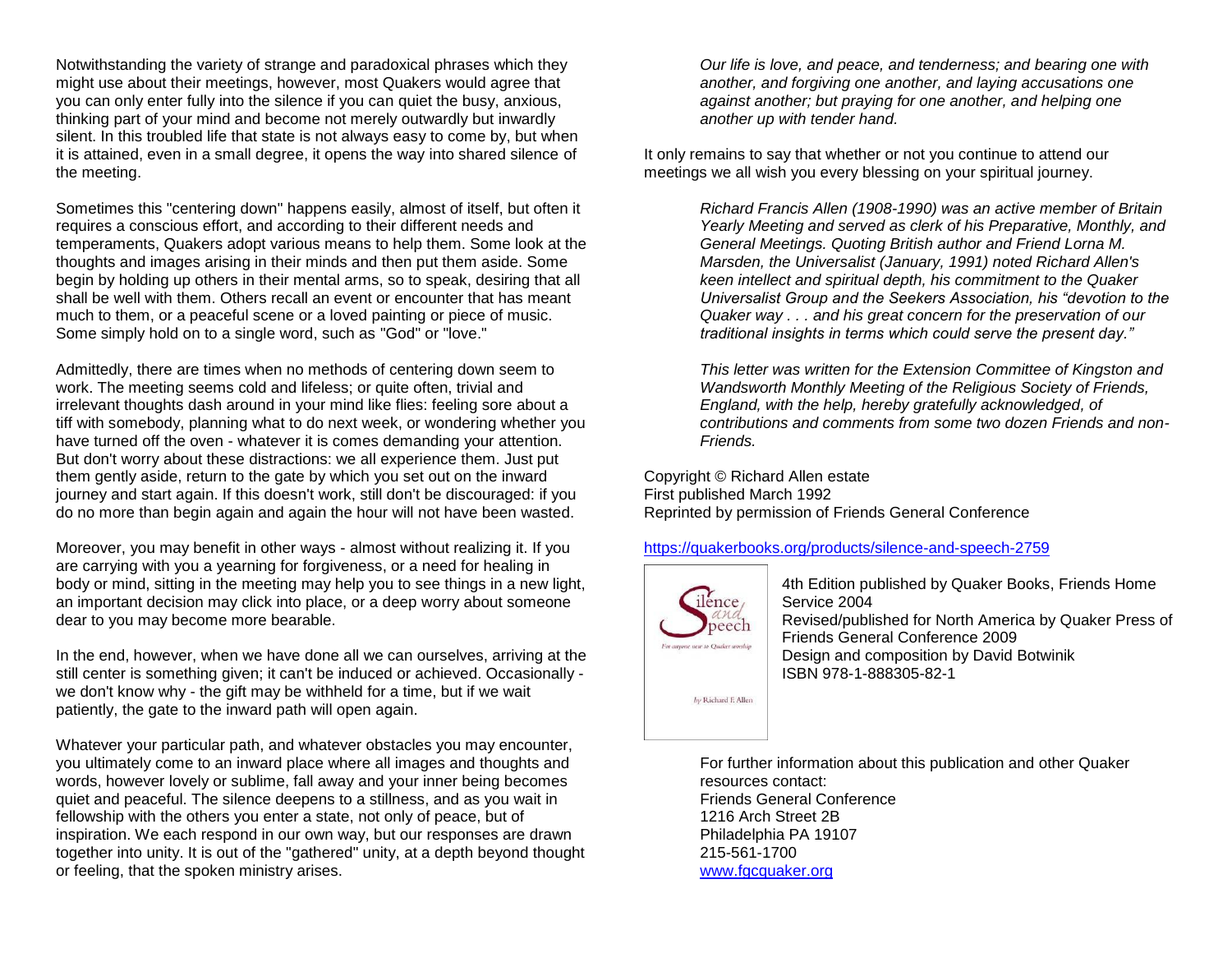#### 5. WHO MAY SPEAK

After reading thus far, you may feel you would be so afraid of putting a foot wrong that you would never speak. But that would be mistaken. Yes, the silence does impose discipline, but it is also the source of the prompting to speak.

If you feel moved to speak, therefore, you should not feel inhibited. Nor does it make any difference that you a newcomer; everyone is on the same footing in the meeting, and like all others you bring something unique to it.

And when all advice and encouragement is done, what really matters is obedience to the inward prompting, whether it is to speak or to remain silent. One day you may simply find that you are on your feet, wondering how you got there, yet feeling confident that the impulse was right and the right words will be given to you.

#### 6. THE MEETING AND DAILY LIFE

Quaker meetings are not just a Sunday activity. They are the core of total way of life, some aspects of which have become publicly known - in particular, Quakers" opposition to all war, and their efforts to improve social conditions; but there is a lot more to it than that.

For our present purpose, the essential point is that what we receive in our meetings strengthens us in our daily lives; and then in turn we bring back our experiences to our meetings, where they may sometimes give rise to ministry. This two-way traffic is not regulated by rules or achieved through theological doctrines or political theories; it is a quiet unseen process, which is seldom exciting or dramatic but can in the long run have deep and farreaching effects. Another early Quaker, Robert Barclay, wrote, "When I came into the silent assemblies of God's people I found the evil in me weakening and the good raised up." Many Quakers since his day have testified to similar experiences.

#### 7. QUAKERS ARE NOT PERFECT

All this may sound high-flying and perfectionist, but this letter cannot and should not be concluded without emphasizing that what has here been portrayed is an ideal, and that like most ideas it is seldom attained. Quakers are not as "good" as some people imagine; like other human beings they have their shadow sides and fall short of their aims; and these imperfections invade their meetings. Nevertheless the underlying spirit has a wonderful way of coming to the surface. To quote Isaac Penington again:

### 3. SPEAKING OUT OF THE SILENCE

In some deeply gathered meetings nothing is spoken at all - those present seem to feel that the silence is ministry enough for them; but, more often than not, one or more people will rise and speak. Speaking is an equally important part of the meeting.

Spoken ministry is naturally a serious and responsible undertaking. Those who speak feel themselves to be in the presence which, however they might name it or avoid naming it, commands their reverence. They feel, too, that they are not merely speaking to all present, but in a sense speaking for them - for their seeking and their needs. Care and sensitivity are therefore needed, and the few conventions that govern the spoken ministry reflects this.

As to just how ministry arises, no precise account is possible. Many Friends who speak say that quite often, when they have centered down, a thought of feeling presents itself to them. It sits there, so to speak, and seems important. If that happens, you ask yourself whether it is a contribution to be shared with the meeting, or only a bright idea, or a subject for debate, or something just for yourself. If you feel sure that it is something to be offered you next ask yourself whether you are called to offer it then. You ponder over this for a time. Meanwhile someone else may speak on a different theme, or and this by no means uncommon - someone may make the very contribution you have in mind, and perhaps do so more effectively. If in the end you don't speak on a particular occasion, there is no need to be discouraged; if your contribution is valid, the opportunity to give it will return some day in one form or another.

If you feel moved to contribute after others have spoken, our experience is that it is as well to leave a fair time, and ask yourself whether you will be carrying further what has already been said. It is practically never right to spring up immediately. Admittedly, some self-discipline is required if something excites or upsets you. The ministry of others may not always be helpful to us; but we try to receive it in a loving spirit; for, surprising as it may seem, ministry which is unhelpful to one person may bring comfort and strength to others.

Sometimes - though rarely nowadays - ministry may take the form of prayer. On this subject there is no concise or authoritative Quaker view. We can only commend to you the book An Exercise of the Spirit listed at the end of this letter, in which Friends give their very varied impressions of what prayer means to them. We would only add here that you have no cause to feel ashamed if you find verbal prayer difficult, or even impossible; many of us are in the same case. Moreover, prayer is not necessary dependent on words at all, or even on the feeling of having a person to pray to. Whenever you go out towards anyone or anything in a loving and accepting spirit you